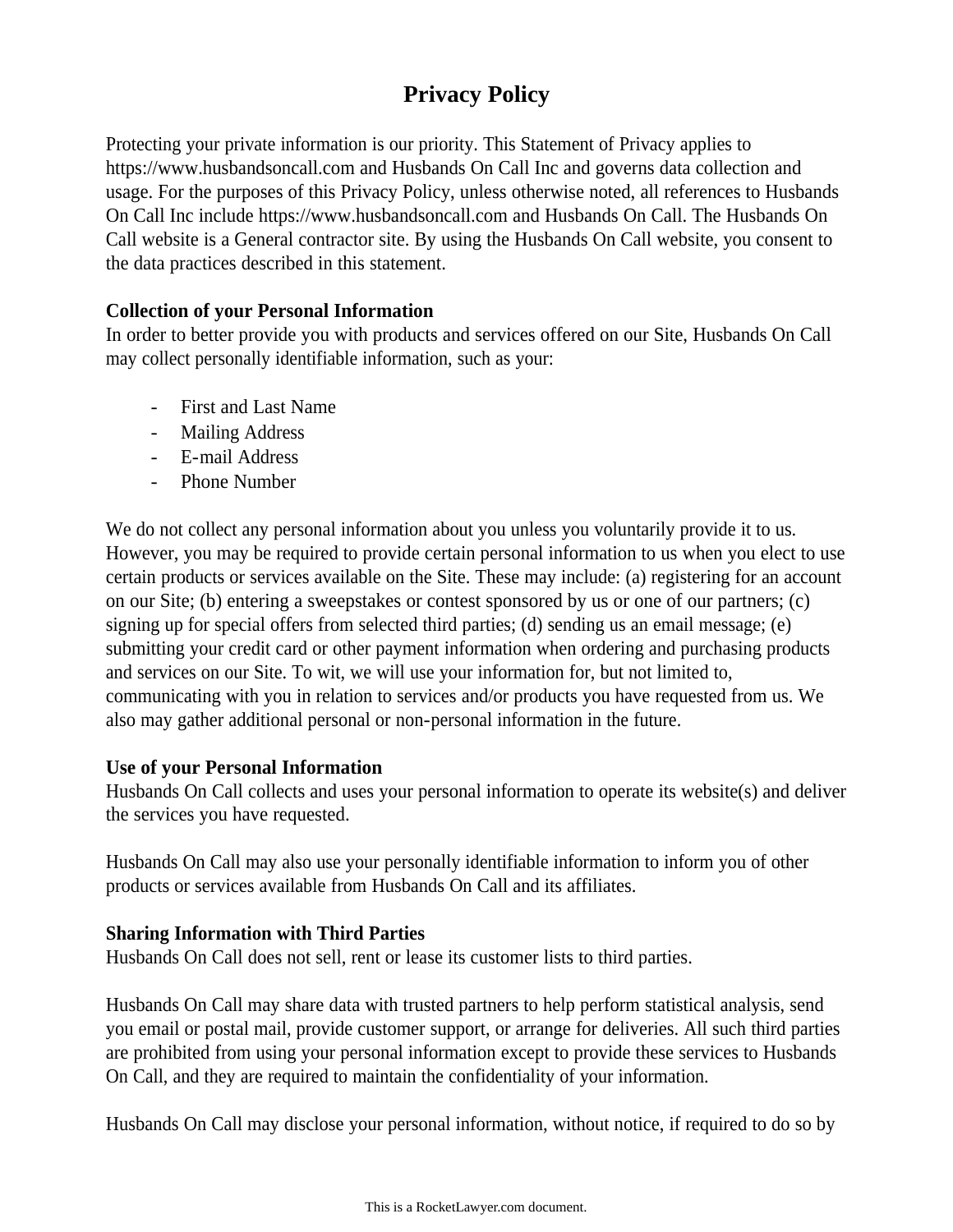law or in the good faith belief that such action is necessary to: (a) conform to the edicts of the law or comply with legal process served on Husbands On Call or the site; (b) protect and defend the rights or property of Husbands On Call; and/or (c) act under exigent circumstances to protect the personal safety of users of Husbands On Call, or the public.

### **Tracking User Behavior**

Husbands On Call may keep track of the websites and pages our users visit within Husbands On Call, in order to determine what Husbands On Call services are the most popular. This data is used to deliver customized content and advertising within Husbands On Call to customers whose behavior indicates that they are interested in a particular subject area.

#### **Automatically Collected Information**

Information about your computer hardware and software may be automatically collected by Husbands On Call. This information can include: your IP address, browser type, domain names, access times and referring website addresses. This information is used for the operation of the service, to maintain quality of the service, and to provide general statistics regarding use of the Husbands On Call website.

#### **Security of your Personal Information**

Husbands On Call secures your personal information from unauthorized access, use, or disclosure. Husbands On Call uses the following methods for this purpose:

- SSL Protocol

When personal information (such as a credit card number) is transmitted to other websites, it is protected through the use of encryption, such as the Secure Sockets Layer (SSL) protocol.

We strive to take appropriate security measures to protect against unauthorized access to or alteration of your personal information. Unfortunately, no data transmission over the Internet or any wireless network can be guaranteed to be 100% secure. As a result, while we strive to protect your personal information, you acknowledge that: (a) there are security and privacy limitations inherent to the Internet which are beyond our control; and (b) security, integrity, and privacy of any and all information and data exchanged between you and us through this Site cannot be guaranteed.

## **Right to Deletion**

Subject to certain exceptions set out below, on receipt of a verifiable request from you, we will:

- Delete your personal information from our records; and
- Direct any service providers to delete your personal information from their records.

Please note that we may not be able to comply with requests to delete your personal information if it is necessary to:

• Complete the transaction for which the personal information was collected, fulfill the terms of a written warranty or product recall conducted in accordance with federal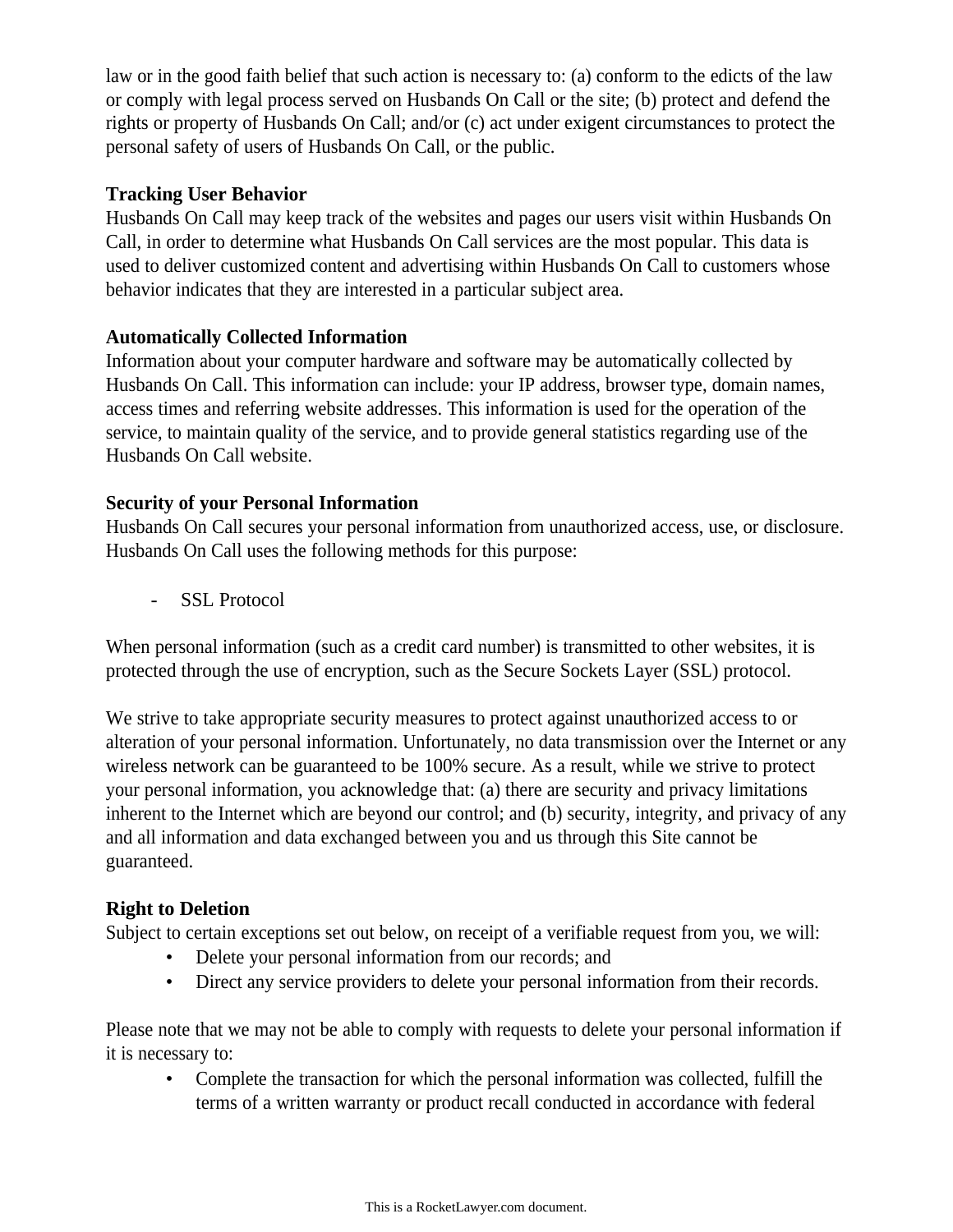law, provide a good or service requested by you, or reasonably anticipated within the context of our ongoing business relationship with you, or otherwise perform a contract between you and us;

- Detect security incidents, protect against malicious, deceptive, fraudulent, or illegal activity; or prosecute those responsible for that activity;
- Debug to identify and repair errors that impair existing intended functionality;
- Exercise free speech, ensure the right of another consumer to exercise his or her right of free speech, or exercise another right provided for by law;
- Comply with the California Electronic Communications Privacy Act;
- Engage in public or peer-reviewed scientific, historical, or statistical research in the public interest that adheres to all other applicable ethics and privacy laws, when our deletion of the information is likely to render impossible or seriously impair the achievement of such research, provided we have obtained your informed consent;
- Enable solely internal uses that are reasonably aligned with your expectations based on your relationship with us;
- Comply with an existing legal obligation; or
- Otherwise use your personal information, internally, in a lawful manner that is compatible with the context in which you provided the information.

## **Children Under Thirteen**

Husbands On Call does not knowingly collect personally identifiable information from children under the age of thirteen. If you are under the age of thirteen, you must ask your parent or guardian for permission to use this website.

## **E-mail Communications**

From time to time, Husbands On Call may contact you via email for the purpose of providing announcements, promotional offers, alerts, confirmations, surveys, and/or other general communication. In order to improve our Services, we may receive a notification when you open an email from Husbands On Call or click on a link therein.

## **Changes to this Statement**

Husbands On Call reserves the right to change this Privacy Policy from time to time. We will notify you about significant changes in the way we treat personal information by sending a notice to the primary email address specified in your account, by placing a prominent notice on our site, and/or by updating any privacy information on this page. Your continued use of the Site and/or Services available through this Site after such modifications will constitute your: (a) acknowledgment of the modified Privacy Policy; and (b) agreement to abide and be bound by that Policy.

#### **Contact Information**

Husbands On Call welcomes your questions or comments regarding this Statement of Privacy. If you believe that Husbands On Call has not adhered to this Statement, please contact Husbands On Call at:

Husbands On Call Inc